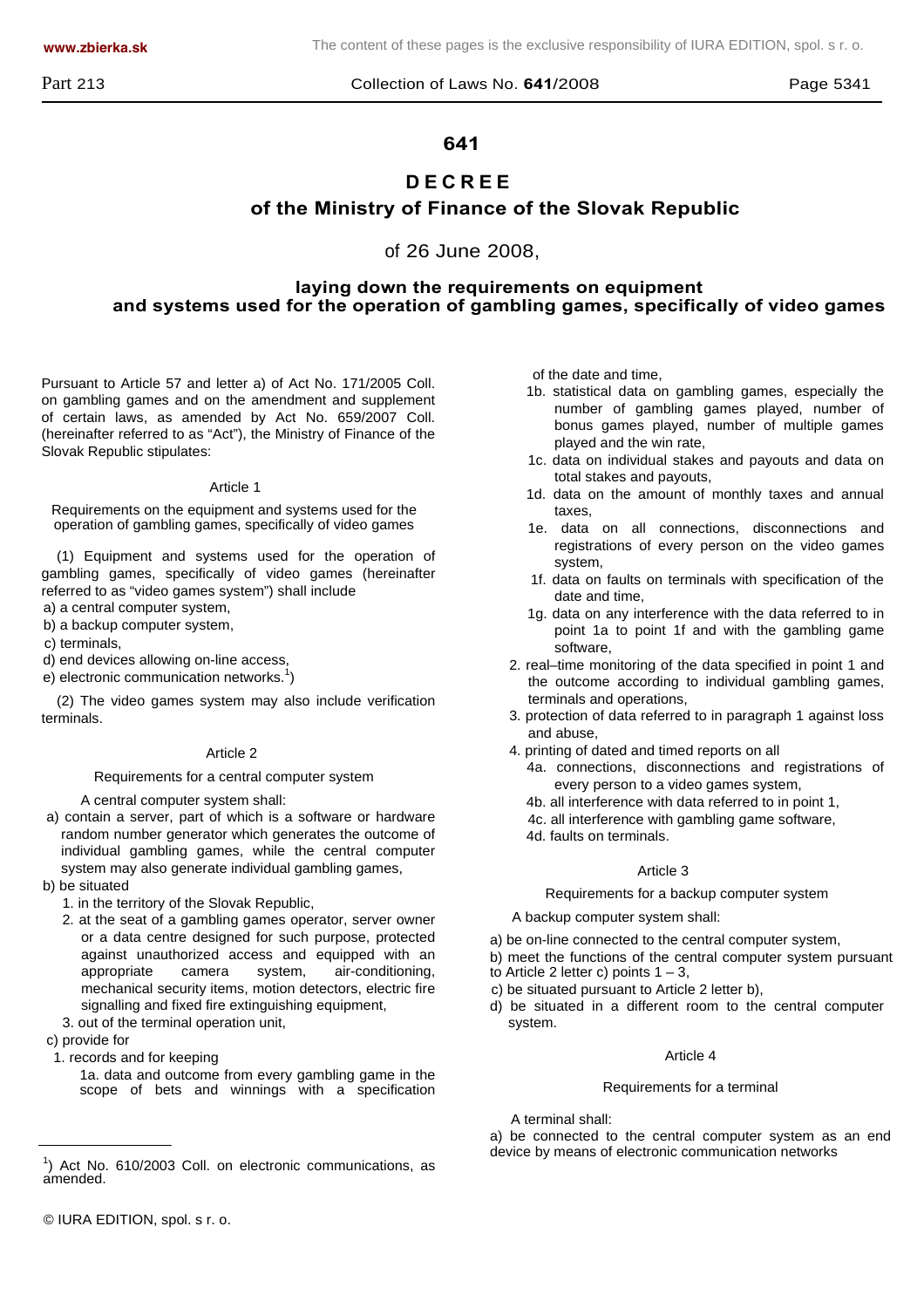#### Page 5342 **Page 5342** Collection of Laws No. **641**/2008 **Part 213**

and allow the selected gambling game to be played while the terminal does not contain any software or hardware random number generator for generating the outcome of individual gambling games,

- b) have at least one screen to display
	- 1. the gambling game status and the outcome exclusively determined by random through a verified random number generator which forms part of the central computer system,
	- 2. the gambling game description,
	- 3. the gambling game rules,
	- 4. the winning combinations, including winnings,
- c) allow cash or cashless stakes in accordance with the game plan,
- d) allow
	- 1. the gambler's on-line participation in the selected gambling game,
	- 2. each gambler to play a separate gambling game,
	- 3. cashless payout of financial resources in the form of a receipt after the submission of which cash is paid out according to the game plan,
	- 4. printout of a receipt which includes the following data: 4a. identification of the gambling game operator, 4b. address of operation,
		- 4c. terminal number and receipt number,
		- 4d. date and time on which the receipt is printed,
		- 4e. amount to be paid out,
	- 5. interruption of a gambling game without the possibility of starting a new game in the event of a fault or disconnection from the central computer system or backup computer system and, at the same time, the payout of winnings, if achieved before such disconnection or a refund of the stake from such interrupted game,
	- 6. display of at least the last 20 gambling games with statistical data pursuant to Article 2 letter c) point 1b,
	- 7. display of the gambling game outcome,
- e) not allow independent playing of a gambling game after disconnection from the central computer system or backup computer system while signalizing a failure state after such disconnection.

#### Article 5

Requirements for an end device allowing on-line access

An end device which allows on-line access shall:

- a) allow on-line access to authorities authorized to carry out supervision pursuant to Article 10 of the Act,
- b) be designed in a way that does not allow the playing of a gambling game or affecting its course and outcome.

#### Article 6

#### Requirements for an electronic communication network

An electronic communication network shall guarantee the secure bi-directional interface of the central computer system and backup computer system with terminals, end devices allowing on-line access and verification terminals.

#### Article 7

#### Requirements for a verification terminal

(1) A verification terminal shall:

- a) allow on-line control, including the control of receipts,
- b) not allow the playing of a gambling game or affecting its course and outcome.

(2) A verification terminal may allow

- a) the operation of non-playing and control functions,
- b) the payout of winnings or the receipt of stakes.

Common, temporary and final provisions

#### Article 8

(1) A video games system shall:

- a) provide for
	- 1. time synchronization and secure communication between the central computer system, backup computer system, terminals, end devices allowing online access and verification terminals on the basis of the requirements for the protection of a video games system,
	- 2. the malfunction of all terminals upon the disconnection, dropout or fault of the central computer system or backup computer system,
	- 3. the connection of only one video game operator to one video games system,

b) backup and store data referred to in Article 2 letter c) point 1b in at least one other safe location by means of electronic media for a minimum of 18 months after the validity of an individual license expires, apart from storing such data in the central computer system and backup computer system.

(2) By means of terminals, a video games system may also allow the operation of gambling games different to video games, such as exchange bets and horse racing bets, while such gambling games may only be generated and registered in a securely separated and independent database of the relevant central computer system and backup computer system which allows separate analytical records to be kept for each of such games.

#### Article 9

The requirements laid down by this Decree shall also refer to equipment and systems used for the operation of gambling games pursuant to Article 3 paragraph 2 letter g) of the Act, if such equipment and systems by their technical parameters and design mostly resemble video games systems

.